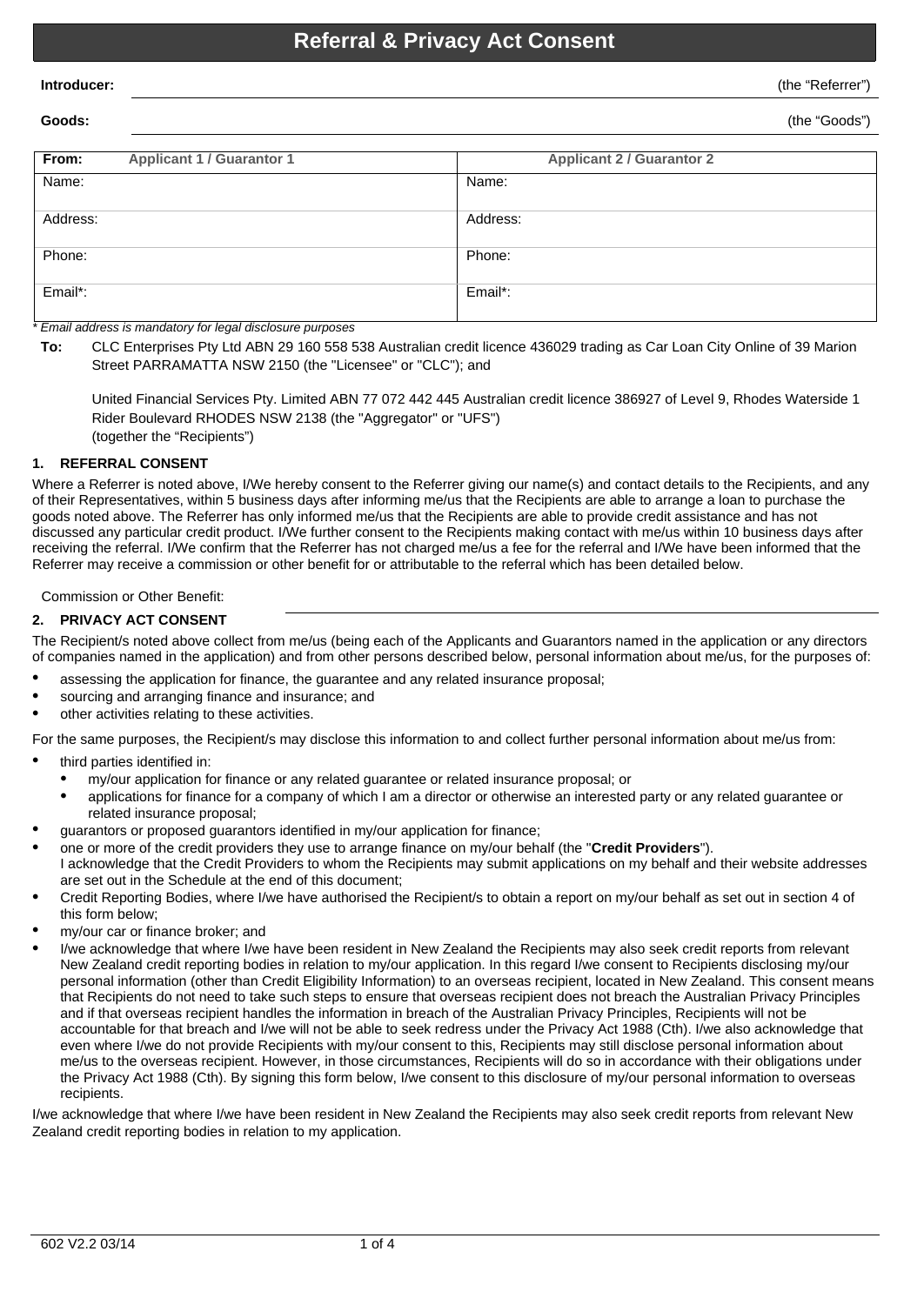For the same purposes, the Recipient/s may also disclose my/our personal information to:

- suppliers of goods, mercantile agents, collection agencies, and insurers; and
- the Recipient/s agents, contractors, external advisers and other service providers.

I/We agree that each of the Recipient/s may use and disclose my/our personal information to their related bodies corporate or to third party affiliates or partners and that the Recipients and their related bodies corporate and third party affiliates and partners may use and disclose this personal information to inform me/us about their products and services in the future by direct marketing. I understand that I can opt-out of receipt of such information if I/we contact the Recipients at the contact details set out below.

I/We acknowledge that if we do not provide the personal information requested, the Recipient/s or the Credit Providers may not be able to process my application for finance or insurance or assess whether to accept me as a guarantor.

I/We acknowledge that Credit Providers are required to collect certain personal information about me under the *Anti-Money Laundering and Counter-Terrorism Financing Act 2006* (Cth).

I/We understand that the Recipient/s' privacy policies (available from each Recipient/s' Privacy Officer) contain information on how I/we are able to gain access to the personal information held about me/us by the Recipient/sand seek its correction (subject to exceptions stated in the Privacy Act 1988 (Cth) ("the Privacy Act")) and on how I/we may make a complaint about a breach of the Australian Privacy Principles set out in the Privacy Act and how the Recipient/s will deal with my/our complaint.

I/We agree the Recipient/s may collect information about me/us including health information or information about my/our citizenship and country of birth, membership of a professional or trade association, membership of a trade union, criminal record or information about me/us where I/We are a politically exposed person under the Anti-Money Laundering and Counter-Terrorism Financing Act 2006 and use or disclose that information as necessary where I/We have applied for a product that requires that information.

I/We agree that, if we supply the Recipient/s or the Credit Providers with personal information about any third party (such as a referee), I/we will inform that third party of this fact. I/We acknowledge that the Credit Providers collect and use personal information about me/us for the following purposes:

- assessing the application for finance, the guarantee or any related insurance proposal; and
- · (if the application is accepted) providing finance and ancillary services (such as insurance) to the applicant(s) and for the ongoing management of the finance, guarantees and ancillary services; and
- · collecting payments that are overdue in relation to the credit provided to me by the Credit Provider.

For those purposes, and subject to the Privacy Act, I/we consent to and agree that the Credit Providers may do all the following now and in the future:

- 1. Disclose my/our personal information to credit reporting bodies and collect and use my/our credit reporting information, including information about my commercial or consumer creditworthiness obtained from a credit reporting body in order to assess my application for consumer credit or commercial credit or to consider whether to accept me as a guarantor.
- 2. Collect from and disclose to another credit provider named in the application for finance or in information otherwise obtained in relation to the application any personal information about me, including credit eligibility information about me/us in order to assess my application for consumer credit or commercial credit.
- 3. Collect from and disclose to any body which maintains a register of personal property securities (such as *PPSR*), any personal information about me/us, including any information about my/our creditworthiness, credit standing, credit history or credit capacity, the status of the finance and any default by me/us in accordance with the Privacy Act.
- 4. Collect from and disclose to any person or organisation identified in the application for finance, personal information about me/us. 5. Collect information about me/us from the Recipient/s including health information or information about my/our citizenship and
- country of birth, membership of a professional or trade association, membership of a trade union, criminal record or information about me/us where I/we are a politically exposed person under the Anti-Money Laundering and Counter-Terrorism Financing Act 2006 and use or disclose that information as necessary where I/we have applied for a product that requires that information.
- 6. Disclose to any guarantor or proposed guarantor of the application for finance, any information about the finance or personal information (including credit eligibility information) about me/us now or at any time in the future in order for the guarantor or proposed guarantor to consider whether to offer to act as guarantor in relation to the credit or to offer property as security for the credit.
- 7. Collect from and disclose personal information about me/us to the Credit Provider's agents, contractors, external advisers as well as to suppliers of goods, mercantile agents, collection agencies and insurers, and my/our car or finance broker.
- 8. Disclose to the Recipient/s any credit decision made by the Credit Providers concerning my/our application for finance.

I/we acknowledge that each Credit Provider's website contains a statement about credit reporting, including information about the credit reporting bodies to which they may provide my/our personal information and that they may include my personal information in reports they provide to other credit providers and how:

- · I/we may obtain a copy of the policies about the management of credit related personal information of the Credit Providers and the credit reporting bodies;
- if I/we fail to meet my/our payment obligations or commit a serious credit infringement, credit providers may be entitled to disclose this information to Credit Reporting Bodies; and
- · I/we may access my personal information (including credit eligibility information) held by the Credit Providers, and seek the correction of personal information (including credit eligibility information or Credit Information), complain about a breach of the Australian Privacy Principles or a failure to comply with Division 3 of Part IIIA of the Privacy Act or the Credit Reporting Code and how the Credit Providers will deal with such a complaint;
- · I have a right to request credit reporting bodies not to use my credit reporting information for the purposes of pre-screening of direct marketing and to not to use or disclose such information if I believe on reasonable grounds that I have been, or am likely to be, a victim of fraud.; and
- · I can request to have this statement available in an alternative form such as hard copy.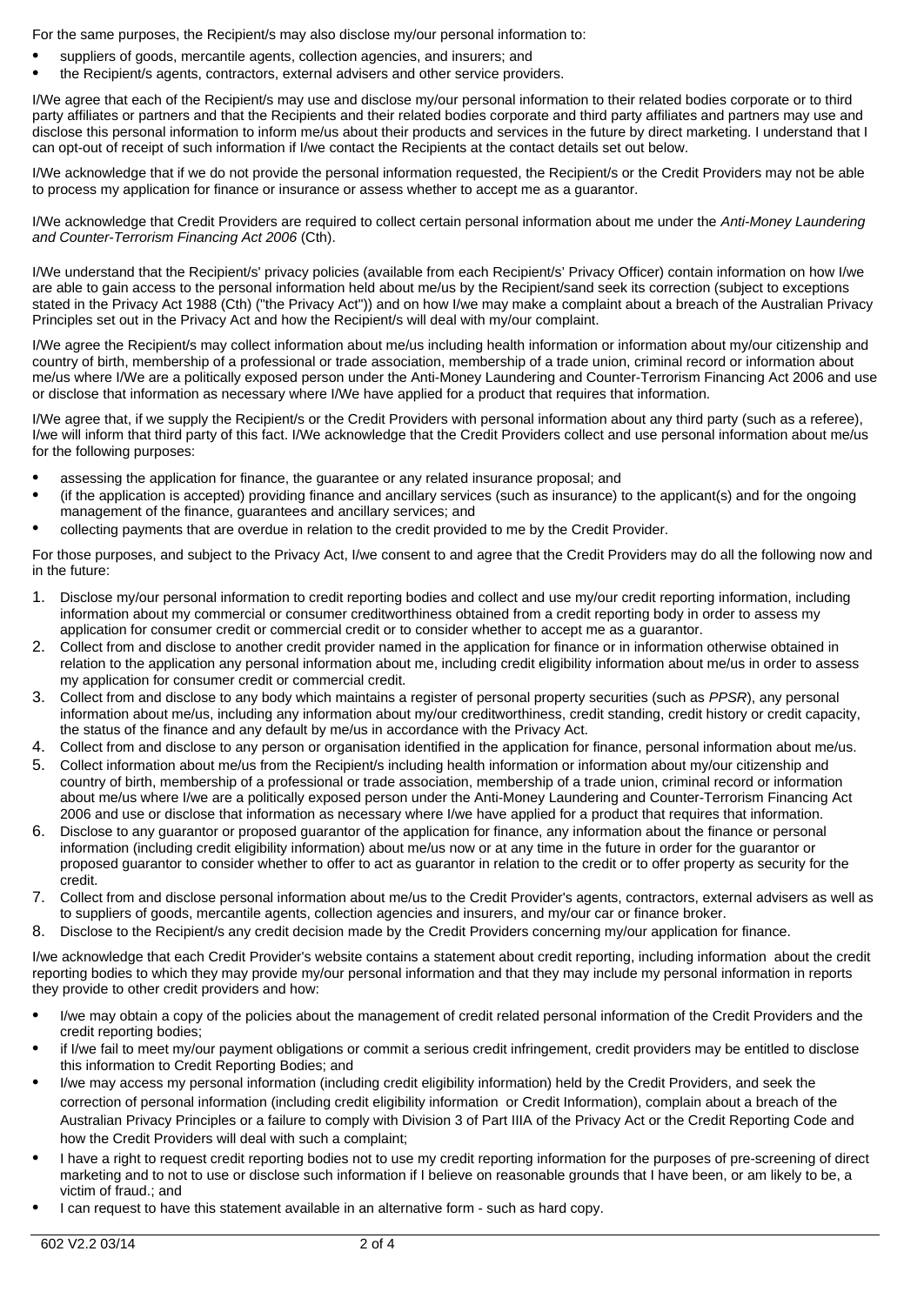I/we acknowledge that a Credit Provider who approves my/our application for finance will provide me/us with its own privacy disclosure statement and consent document.

# **HOW TO CONTACT US**

The Privacy Officer of CLC Enterprises Pty Ltd ABN 29 160 558 538 Australian credit licence 436029 trading as Car Loan City Online of 39 Marion Street PARRAMATTA NSW 2150 Phone: (02) 9126 3334 Fax: (02) 8072 1342 Email: yvette@clconline.com.au; and

The Privacy Officer of United Financial Services Pty. Limited of Level 9, Rhodes Waterside 1 Rider Boulevard RHODES NSW 2138 Phone: (02) 9395 4200 Fax: (02) 9395 4299 Email: privacy@ufsnsw.com.au

# **3. ELECTRONIC COMMUNICATIONS ACT CONSENT (ECC)**

I/We consent to the Recipients, or any other party associated with this loan application, including the Credit Providers, giving information to me/us by way of electronic communication. I/We nominate and authorise the Recipients and the Credit Providers to act on instructions sent electronically by me/us. I/We understand that this consent and authority will apply to all communications permitted to take place electronically by law, including but not limited to:

- a) notices and disclosure documents about my/our credit application such as a Credit Guide or a Credit Quote for providing credit assistance or a copy of my preliminary assessment;
- b) financial services disclosures such as a Financial Services Guide or Product Disclosure Statement;
- c) credit contract documents or variations to the credit contract; and
- d) notices from the Recipients to me/us.

We understand that the Recipients will rely on this consent to communicate with me/us by:

- a) electronic mail ("email") to the email address(es) noted above;
- b) in the case of notices or documents required under the *National Consumer Credit Protection Act 2009* (Cth) (including the National Credit Code, by making the notice or other document available for a reasonable period on the Recipient's information system for retrieval by me and promptly notifying me by electronic communication that the notice or other document is available for retrieval on the system and the nature of the notice or other document;
- c) in the case of notices or documents required under Chapter 7 of the Corporations Act 2001, making a notice available for me/us to access on their website, subject to also sending me an email with a hyperlink to the disclosure or a written (paper or electronic) notice with a reference to the website address where the disclosure can be found;
- d) any other method of electronic communication permitted by law.

By giving this consent, I/we acknowledge the Recipients may no longer send me/us notices or other documents in paper form.

I/We undertake to:

- a) check electronic communications, including my/our emails, regularly for notices and other communication from the Recipients;
- b) ensure my/our email address remains current (or as otherwise notified to the Recipients); and
- c) ensure emails from the Recipients are not blocked.

I/We understand the Recipients rely on me/us to keep my/our nominated e-mail or physical (street) address details up-to-date and to notify the Recipients when they change.

I/We understand that the provision of electronic documents does not alter my/our obligations under any terms and conditions of any contract I have with the recipients or any credit contract that I have with a Credit Provider and that we should print and save a copy of any notice or other document provided to me/us electronically. I/We confirm that I am/we are responsible for ensuring that I/we maintain the appropriate software and hardware, including printer, to be able to access, view, retrieve, print and save a copy of any documents provided to me/us by electronic communications.

I/We understand that my/our consent to the giving of documents by electronic communication may be withdrawn at any time. I/we can go back to receiving paper notices and other documents, delivered by post to my/our nominated street address, by notifying the Recipients in writing withdrawing this ECC.

### **4. AUTHORISATION TO OBTAIN CREDIT REPORTS**

I/We authorise the Recipients, who I/we acknowledge are assisting me/us to deal with credit reporting bodies, to make a request on my behalf to obtain my/our credit reporting information about my consumer and commercial credit worthiness from credit reporting bodies. I/we acknowledge that in order for the Recipients to verify my/our identity for the purposes of the Anti-Money Laundering and Counter-Terrorism Financing Act 2006 in connection with this application as authorised agents of the Credit Providers:

- a) the Recipients may disclose any or all of the following personal information to a credit reporting body:
	- my/our names;
	- · my/our residential addresses;
	- my/our dates of birth; and
- b) the Recipients may request a credit reporting body to provide an assessment of whether the personal information disclosed matches (in whole or part) personal information contained in credit reporting information about me/us in the possession or control of the credit reporting body (the Assessment); and
- c) the credit reporting body may prepare and provide to the Recipients the Assessment and may use the personal information about me/us and the names, residential addresses and dates or birth contained in credit reporting information of other individuals, for the purpose of preparing the Assessment,

and I/we consent to the Recipients making the above request to a credit reporting body and the disclosure of my/our personal information.